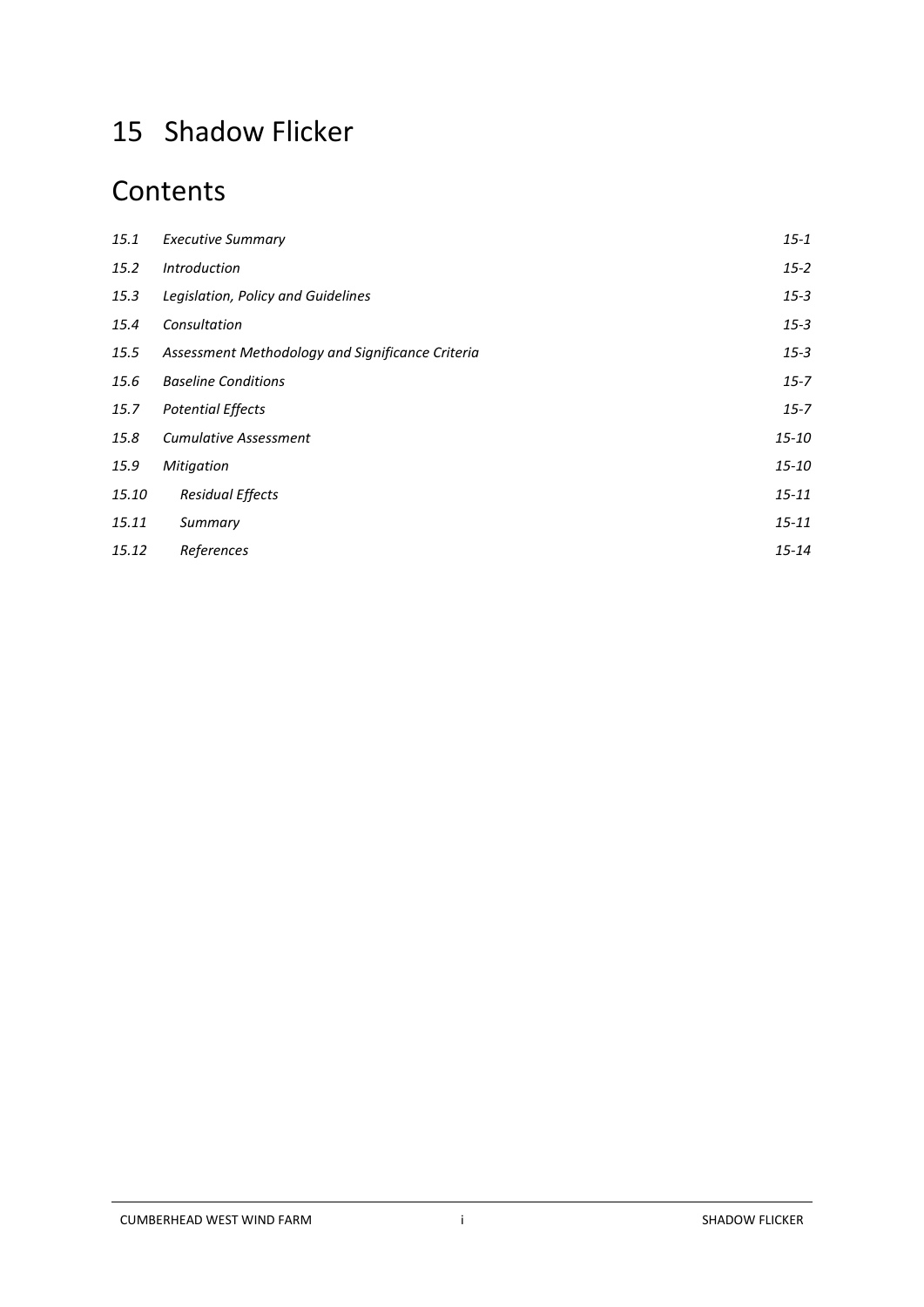This page is intentionally blank.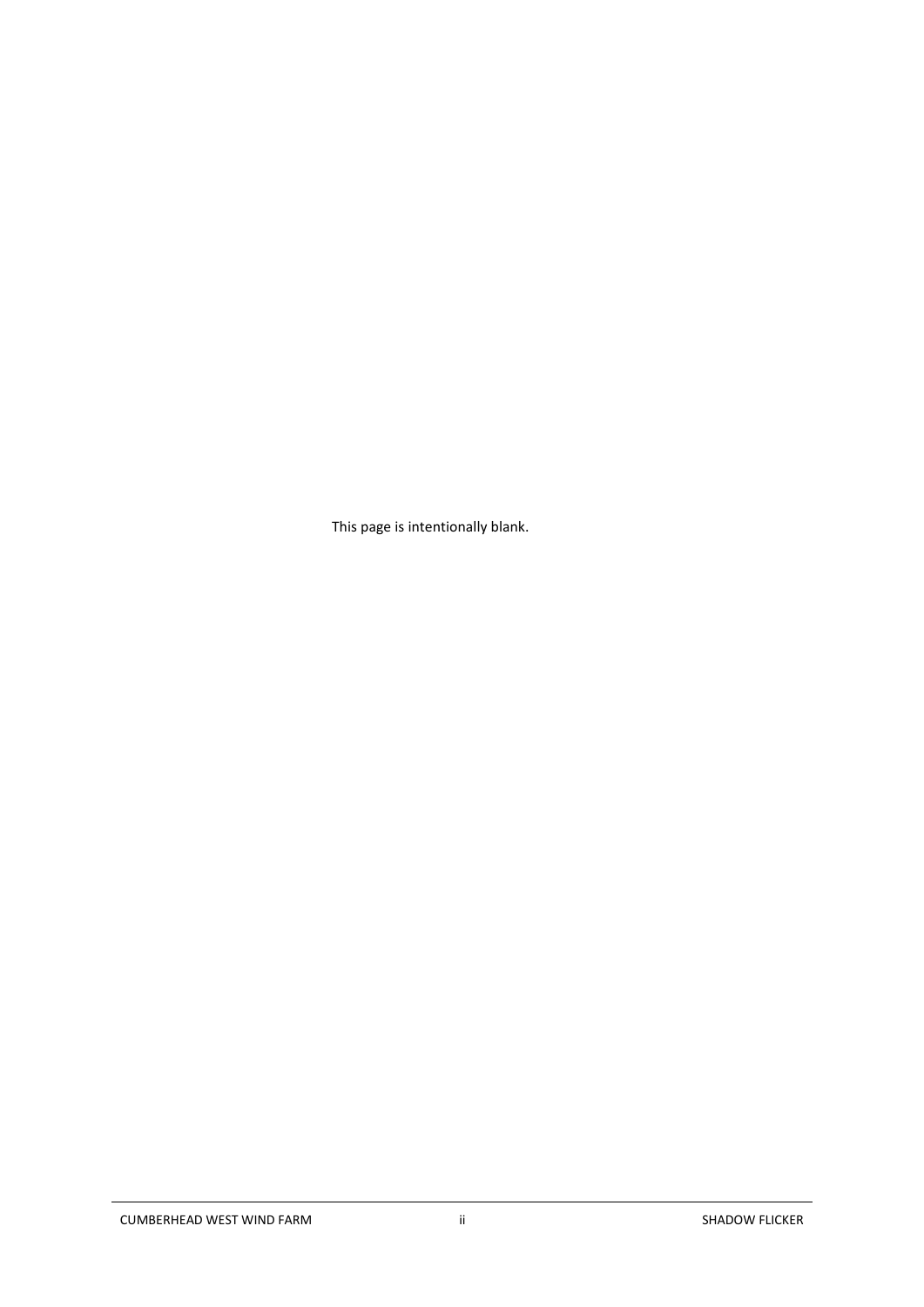# 15 Shadow Flicker

## <span id="page-2-0"></span>15.1 Executive Summary

- 15.1.1 This chapter presents an assessment of the potential shadow flicker effects from the Proposed Development on residential receptors.
- 15.1.2 Within the study area for shadow flicker effects (within 130 degrees either side of north from each turbine and out to 10 rotor diameters), there are ten identified receptors with potential to experience flicker effects.
- 15.1.3 Calculations have shown that the realistic scenario modelling of shadow flicker at eight of these receptors is found to be within the accepted guidelines and therefore not significant. The theoretical duration of shadow flicker exceeded thresholds at two receptor locations. These receptors are both financially involved with the Proposed Development and there are existing blocks of forestry between the receptors and the turbines which have not been accounted for in the assessment, which will reduce the shadow flicker experienced in reality. It is also important to stress the theoretical and conservative nature of the model, and the absence of any consideration of local screening from vegetation, blinds or curtains at the properties, or true window orientation relative to the turbines, which in reality will reduce further the potential time receptors are likely to experience shadow flicker over the course of the year. For these reasons it is unlikely the number of hours predicted in the 'realistic' scenario would actually occur or be experienced by inhabitants at the sensitive receptors. Notwithstanding these points and the financial involvement of the properties, the Applicant is committed to providing a Shadow Flicker Mitigation Protocol to be engaged should any concerns in relation to shadow flicker effects from the turbines be raised by neighbouring properties during the operational period.
- 15.1.4 A cumulative assessment indicated that of the one receptor identified, the maximum occurrence of shadow flicker is anticipated to be within the accepted limits of 8 hours per year (realistic) and does therefore not experience significant effects.
- 15.1.5 Therefore, shadow flicker is expected to be not significant for all receptors during the operational phase of the Proposed Development.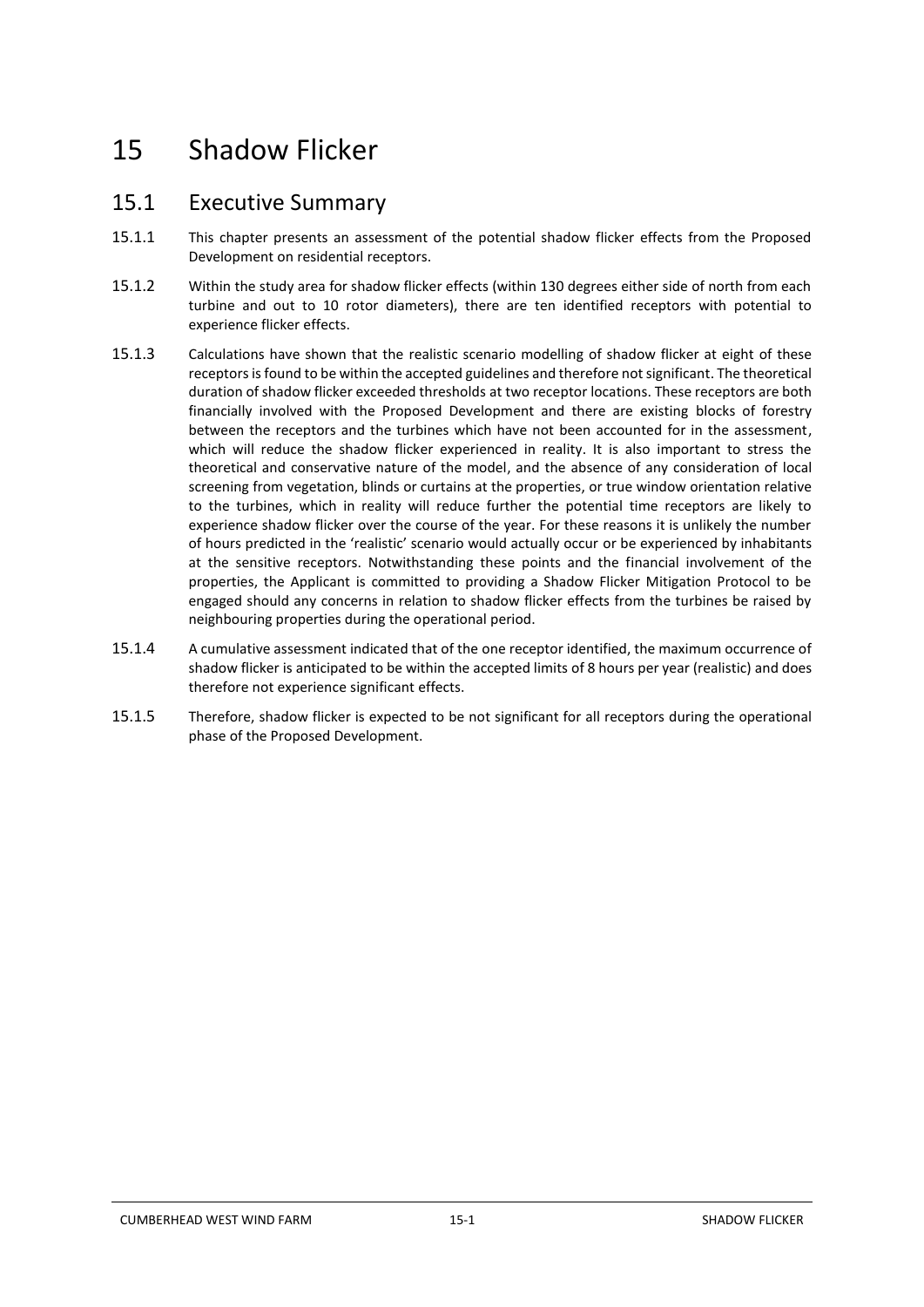### <span id="page-3-0"></span>15.2 Introduction

- 15.2.1 This chapter describes and assesses potential shadow flicker effects resulting from the Proposed Development on neighbouring residential properties. This chapter (and its associated figures and appendices) is not intended to be read as a standalone assessment and reference should be made to the description of the Proposed Development in Chapter 3: Proposed Development.
- 15.2.2 Shadow flicker occurs when, *"[In] certain combinations of geographical position, time of day and time of year, the sun may pass behind the rotor and cast a shadow over neighbouring properties. When the blades rotate, the shadow flicks on and off; the effect is known as "shadow flicker". It occurs only within buildings where the flicker appears through a narrow window opening"* (Scottish Government, 2014, Onshore Wind Turbines).
- 15.2.3 Any receptors which may potentially be affected have been identified and the risk of shadow flicker calculated.
- 15.2.4 The magnitude of shadow flicker effects varies both spatially and temporally, and depends on a number of environmental conditions coinciding at a particular point in time, which include:
	- time of day and year;
	- wind direction;
	- height of wind turbine and blade length;
	- position of the sun in the sky;
	- weather conditions:
	- proportion of daylight hours in which the turbines operate;
	- type and frequency of use of the affected space; and
	- distance and direction of the wind turbine from the receptor.
- 15.2.5 The flickering effect caused by shadow flicker also has the potential to induce epileptic seizures in people with photosensitive epilepsy. The National Society for Epilepsy (NSE) advises that around 1 in 131 people have epilepsy and up to 5 % of these have photosensitive epilepsy (NSE, 2011). The common rate or frequency at which photosensitive epilepsy might be triggered is between 3 and 30 hertz (Hz, flashes per second). Large commercial turbines rotate at low speeds resulting in less than 3 flashes per second and are therefore unlikely to cause epileptic seizures (Harding et al., 2008: Smedley et al., 2010). Therefore, there are not considered to be any health effects associated with the Proposed Development and this assessment will address the effects of shadow flicker related only to local amenity.
- 15.2.6 Turbines can also cause flashes of reflected light, which can be visible for some distance. It is possible to ameliorate the flashing but it is not possible to eliminate it. Careful choice of blade colour and surface finish can help reduce the effect and all modern turbine manufacturers use light grey semimatt finishes to reduce this effect.
- 15.2.7 A wind development of more than one turbine can also result in more than one turbine affecting a specific receptor at any time, potentially increasing the overall shadow flicker intensity or frequency. This potential effect has been taken into account within this assessment as well as the cumulative effect with other operational wind farms in the local area.
- 15.2.8 This chapter is supported by the following figures and technical appendices:
	- Figure 15.1 Shadow Flicker Study Area
	- Figure 15.2 Shadow Flicker Map (Realistic Scenario)
	- Figure 15.3 Cumulative Shadow Flicker Study Area
	- Figure 15.4 Cumulative Shadow Flicker Map (Realistic Scenario)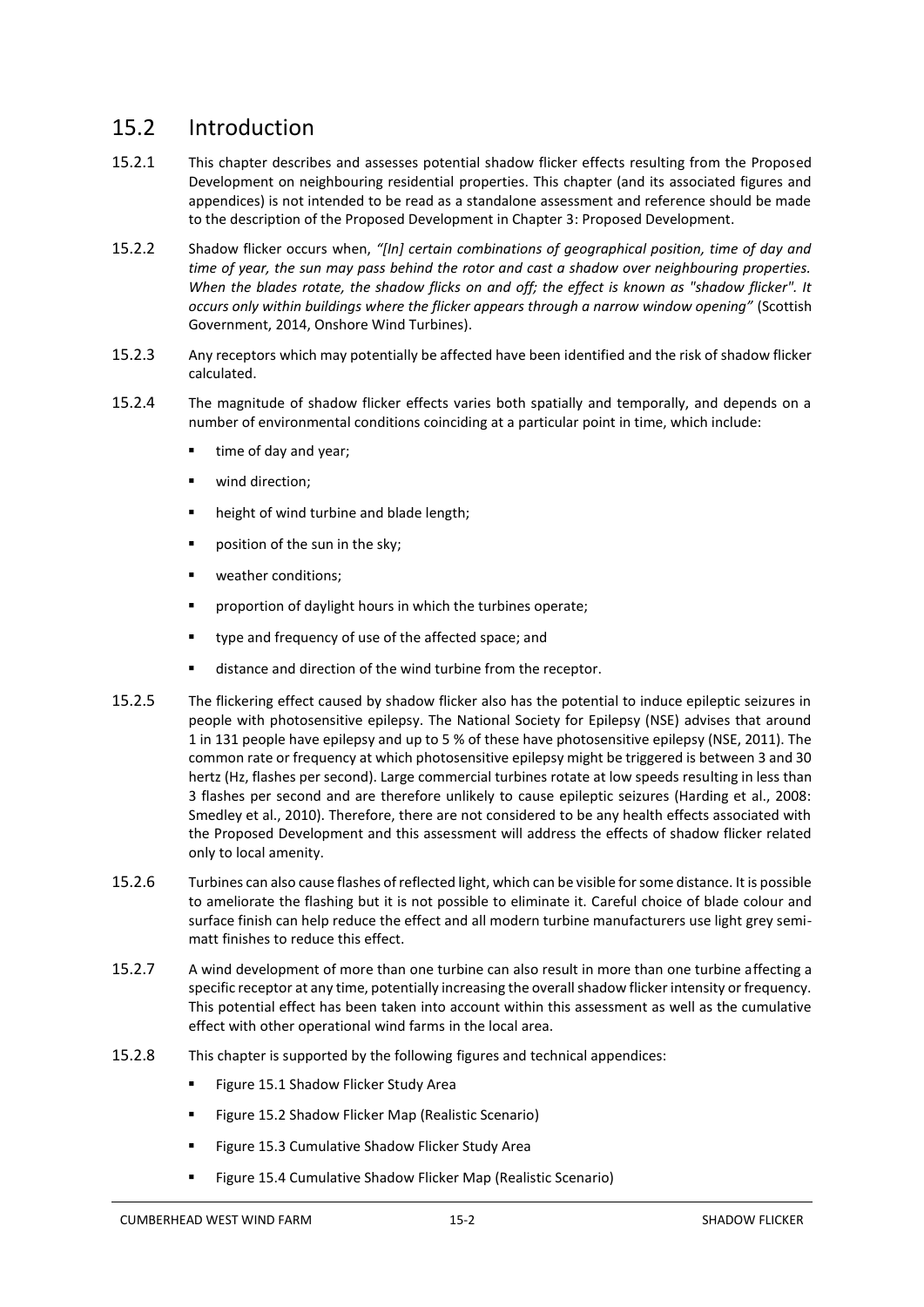- Appendix 15.1 Shadow Flicker Meteorological Data
- Appendix 15.2 Shadow Flicker Graphs

# <span id="page-4-0"></span>15.3 Legislation, Policy and Guidelines

### *Legislation*

15.3.1 There is no applicable legislation that directly deals with the assessment or control of shadow flicker.

### *Planning Policy*

- 15.3.2 Chapter 5 of the EIA Report sets out the planning policy framework that is relevant to the EIA. The policies set out below include those from the South Lanarkshire Local Development Plan (LDP) (2015) and the proposed LDP 2 (2020), expected to be adopted in early 2021. This section also considers the relevant aspects of Scottish Planning Policy (SPP), Planning Advice Notes and other relevant guidance. Of relevance to the shadow flicker assessment presented within this chapter, regard has been had to the following policies:
	- LDP (2015) Policy 19: Renewable Energy;
	- LDP 2 (2020) Policy 18: Renewable Energy; and
	- Paragraph 169 of SPP.
- 15.3.3 SLC LDP 2: Supporting Planning Guidance on Renewable Energy (2020) sets out policies and other advice in support of wind developments in South Lanarkshire. Paragraph 5.75 states that the SLC would expect a shadow flicker assessment to be undertaken for residential development within 10 rotor diameters of the proposed turbine locations.

### *Guidance*

- 15.3.4 The Update of UK Shadow Flicker Evidence Base (DECC, 2011) reviews international legislation relating to the assessment of shadow flicker for wind turbine development and concludes that the area within 130 degrees either side of north from the turbine, and out to 10 rotor diameters, is considered acceptable for shadow flicker assessment.
- 15.3.5 This assessment also takes into consideration the Scottish Government Online Renewables Planning Advice: Onshore Wind Turbines (Scottish Government, 2014).

### <span id="page-4-1"></span>15.4 Consultation

- 15.4.1 The intent to undertake a shadow flicker assessment for this project was outlined to Scottish Ministers within the Scoping Report in June 2020 (refer to Appendix 4.1: Cumberhead West Scoping Report). The Energy Consents Unit's Scoping Opinion received September 2020 (refer to Appendix 4.2: ECU Scoping Opinion) made no reference to shadow flicker specifically but does state that "*Scottish Ministers are satisfied with the scope of the EIA set out".*
- 15.4.2 The SLC Environmental Health Officer (EHO) was reconsulted in October 2020 to confirm the proposed shadow flicker assessment methodology (refer to Appendix 4.3: Further Consultation). The EHO responded on 27 October 2020 confirming the proposed methodology and that financially involved properties should still be included in the assessment for completeness.

## <span id="page-4-2"></span>15.5 Assessment Methodology and Significance Criteria

### *Study Area*

15.5.1 The shadow flicker assessment has been carried out for the proposed 21 turbines at the locations identified in Chapter 3: Proposed Development. As no specific turbine model has been identified by the Applicant, this assessment has chosen the worst-case scenario model from a short list of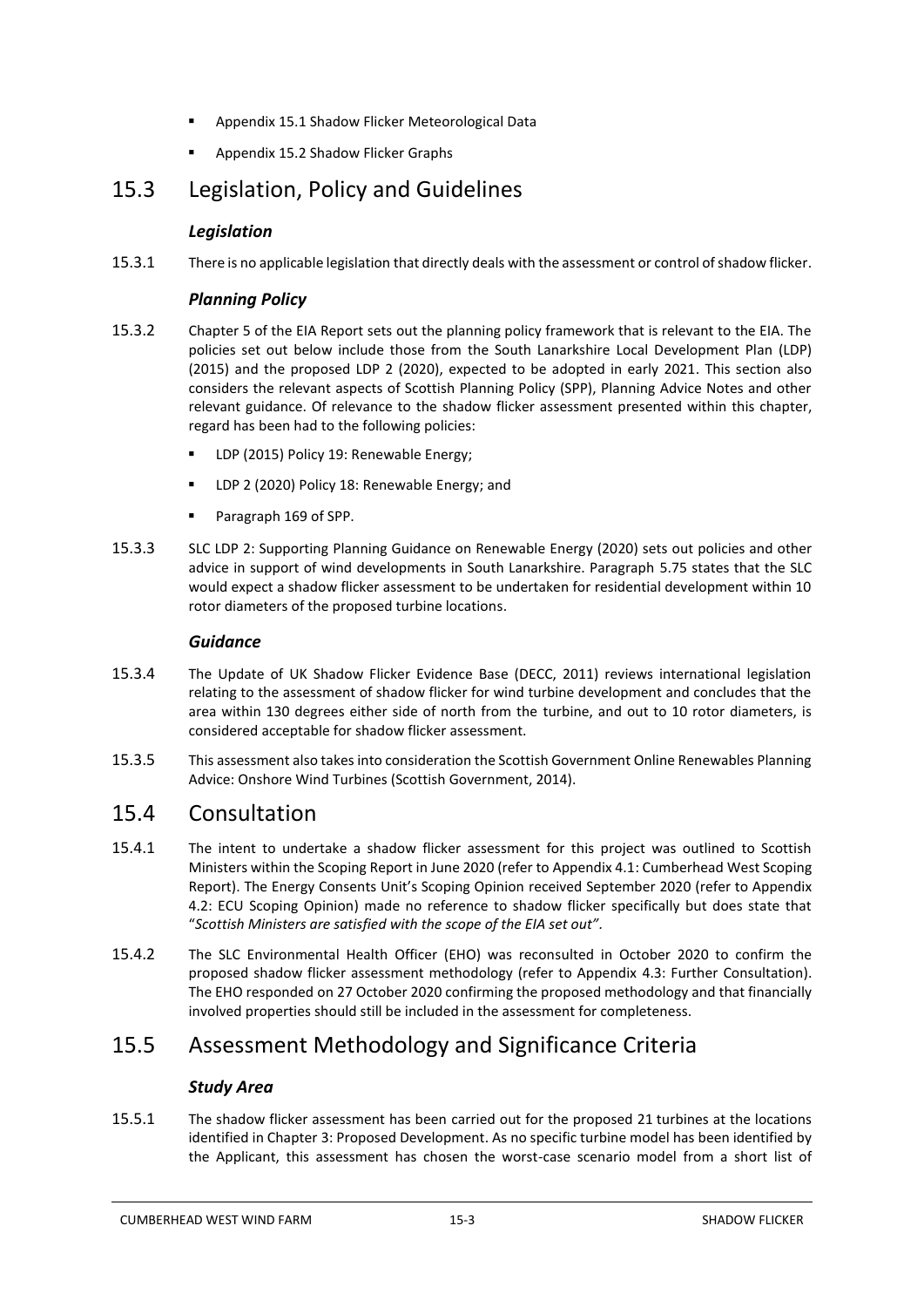candidate turbines that could be installed at the site. Dimensions of the chosen model used for the purposes of the shadow flicker assessment can be found in Table 15.1.

**Table 15.1 - Details of the Turbine Model Used for the Shadow Flicker Assessment (Siemens SG-6.0-155)**

| Hub height     | 122.5 m               |
|----------------|-----------------------|
| Rotor diameter | 155 <sub>m</sub>      |
| Swept Area     | 18,869 m <sup>2</sup> |

15.5.2 The study area within which receptors could potentially be affected by shadow flicker has been set at a distance of 10 rotor diameters from each turbine and 130 degrees either side of north (relative to each turbine), as noted within Update of UK Shadow Flicker Evidence Base report (DECC, 2011) and agreed with the EHO (refer to Appendix 4.3: Further Consultation). In this assessment the study area extends to 1.55 km from each turbine. Figure 15.1 shows the extent of this area and those receptors that could potentially be affected by shadow flicker.

### *Desk Study*

- 15.5.3 The desk-based assessment identified 10 occupied residential properties within the study area that have the potential to be affected by shadow flicker (refer to Figure 15.1).
- 15.5.4 Of the identified properties, Logan Farm, North Cumberhead Farm, and Broomknowe are financially involved with the Proposed Development.
- 15.5.5 Blackhill Cottage, held in the same land ownership as a number of the turbines within the Proposed Development, is abandoned and unoccupied and has therefore been scoped out of the shadow flicker assessment.
- 15.5.6 South Cumberhead is an additional property within the study area however this is in ruined condition and considered to be uninhabitable therefore has been discounted from the assessment and is therefore not considered further.
- 15.5.7 Table 15.2 below summaries the locations of the potential receptors and the distance from each property to the nearest turbine.

| <b>Shadow</b><br><b>Flicker</b><br>ID | <b>Address</b>                     | <b>Easting</b> | <b>Northing</b> | <b>Elevation</b><br>(m) | <b>Approx. Distance</b><br>to Nearest<br><b>Turbine (km)</b> | <b>Turbine</b>  |
|---------------------------------------|------------------------------------|----------------|-----------------|-------------------------|--------------------------------------------------------------|-----------------|
| $\mathbf{1}$                          | Logan Farm*                        | 273977         | 635240          | 335                     | 0.76                                                         | T <sub>10</sub> |
| 2                                     | Dunside                            | 274924         | 637253          | 308                     | 1.58                                                         | T <sub>16</sub> |
| 3                                     | 1 Dunside<br>Waterworks<br>Cottage | 275248         | 637177          | 297                     | 1.39                                                         | T <sub>16</sub> |
| 4                                     | 2 Dunside<br>Waterworks<br>Cottage | 275222         | 637176          | 297                     | 1.39                                                         | T <sub>16</sub> |
| 5                                     | Cleughead                          | 277186         | 637077          | 274                     | 1.44                                                         | T <sub>19</sub> |

**Table 15.2 – Receptor Locations**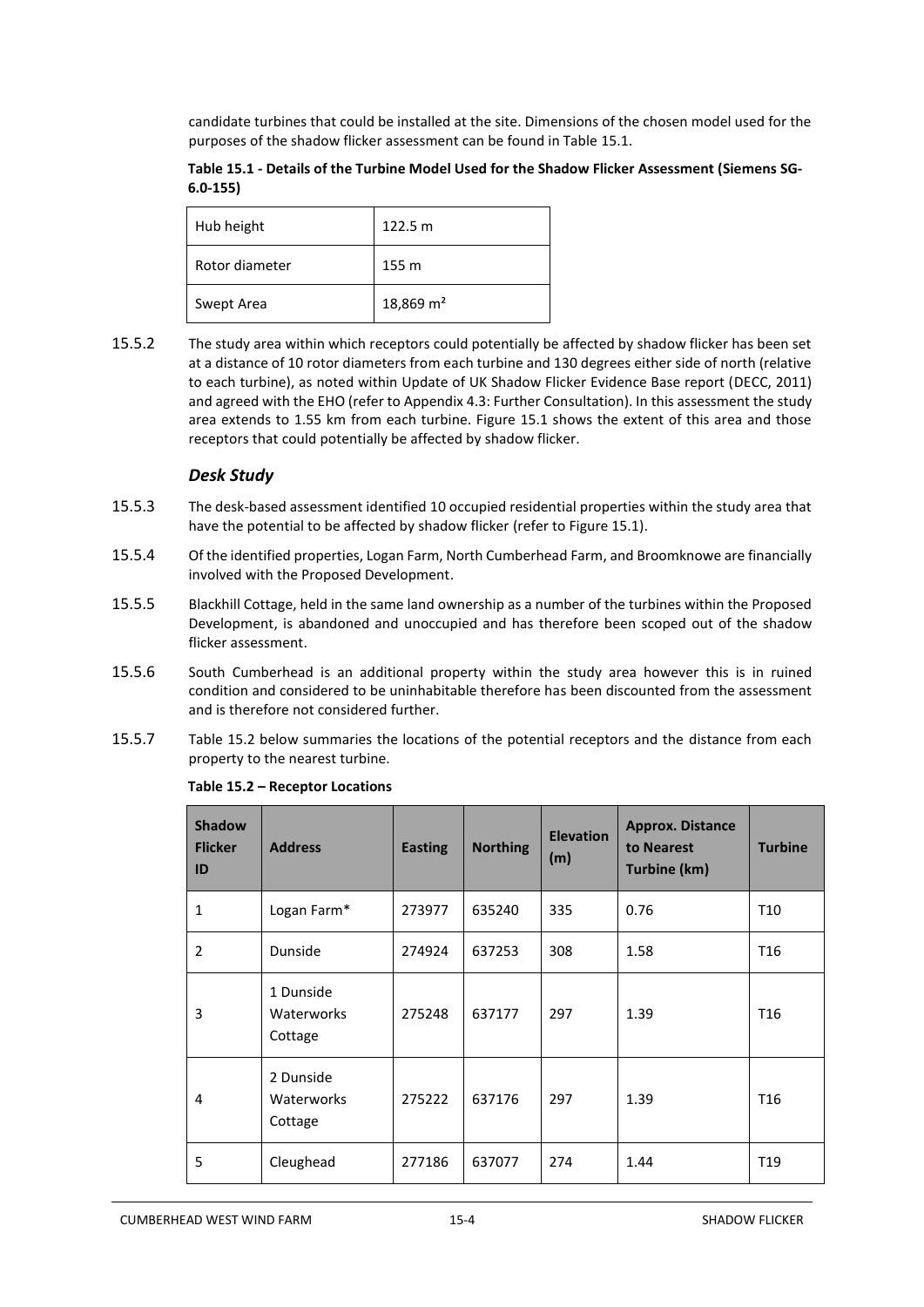| <b>Shadow</b><br><b>Flicker</b><br>ID | <b>Address</b>                             | <b>Easting</b> | <b>Northing</b> | <b>Elevation</b><br>(m) | <b>Approx. Distance</b><br>to Nearest<br>Turbine (km) | <b>Turbine</b>  |
|---------------------------------------|--------------------------------------------|----------------|-----------------|-------------------------|-------------------------------------------------------|-----------------|
| 6                                     | <b>Waterside View</b><br><b>Birkenhead</b> | 277657         | 636541          | 276                     | 1.55                                                  | T <sub>19</sub> |
| 7                                     | <b>Birkenhead Farm</b>                     | 277718         | 636496          | 271                     | 1.60                                                  | T <sub>19</sub> |
| 8                                     | Todlaw                                     | 277942         | 635530          | 295                     | 1.55                                                  | T <sub>17</sub> |
| 9                                     | Broomknowe*                                | 277875         | 634590          | 290                     | 1.28                                                  | T <sub>20</sub> |
| 10                                    | <b>North</b><br>Cumberhead*                | 277620         | 634566          | 289                     | 1.03                                                  | T <sub>20</sub> |

*\*Properties with financial involvement in Proposed Development.* 

### *Assessment of Potential Effect Significance*

- 15.5.8 There is no UK statutory guidance relating to the acceptable levels of shadow flicker. The DECC 2011 report identifies best practice guidelines across Europe and this assessment will adopt the generally accepted quantitative guidance which adopts two maximum limits to define significant effects:
	- A worst-case scenario limit of 30 hours per year or 30 minutes on the worst affect day; and
	- a realistic scenario taking account of meteorological parameters limited to 8 hours per year.
- 15.5.9 Within this assessment the sensitivity of the receptors is assumed to be high in all cases as all receptors are residential dwellings.

#### *Assessment Modelling*

- 15.5.10 In assessing the effect of shadow flicker, the commercial software model WindPro 3.2 was used to calculate the expected number of hours shadow flicker that could occur at each receptor. The model takes into account the movement of the sun relative to the time of day and time of year and predicts the time and duration of expected shadow flicker at a window of an affected receptor. The input parameters used in the model are as follows:
	- the turbine locations;
	- the turbine dimensions;
	- the location of the receptors to be assessed; and
	- the size of windows on each receptor and the direction that the windows face.
- 15.5.11 The WindPro model is based upon a Zone of Theoretical Visibility (ZTV) analysis, which in this case was based upon a Digital Terrain Model (DTM) of 5 m resolution.
- 15.5.12 Calculations were undertaken for predicted shadow hours at each of the receptors for two scenarios: a theoretical (worst-case) and a realistic scenario. For the worst-case scenario the following assumptions were made:
	- **E** all receptors have a 1 m x 1 m window facing directly towards the turbine:
	- the turbine blades were assumed to be rotating for 365 days per year;
	- there is a clear sky 365 days per year;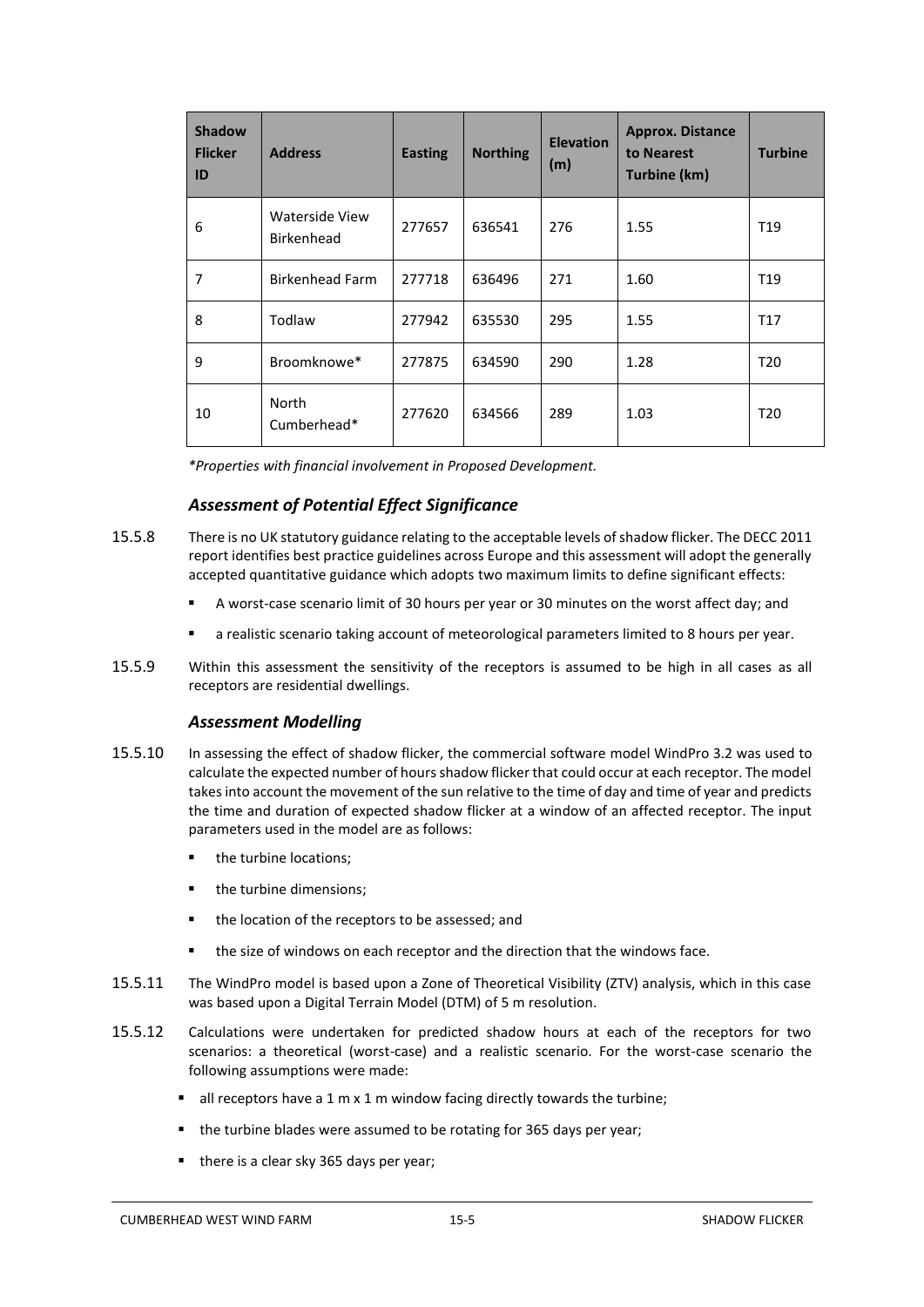- the turbine blades were assumed to always be positioned towards each receptor;
- more than 20 % of the sun was covered by the blade; (in practice, at a distance, the blades do not cover the sun but only partly mask it, substantially weakening the shadow);
- the receptor is occupied at all times; and
- no screening (e.g. forestry or curtains) was present.
- 15.5.13 The effect of shadow flicker was not calculated where the sun lies less than 3 degrees above the horizon due to atmospheric diffusion, low radiation (intensity of the sun's rays is reduced) and high probability of natural screening. It is generally accepted that below 3 degrees shadow flicker is unlikely to occur to any significant extent (Nordhein-Westfalen, 2002).
- 15.5.14 These assumptions result in a highly conservative assessment for the following reasons:
	- in reality, many of the houses within the study area may not directly face the turbines;
	- the turbine blades will not turn for 365 days of the year and will turn to face into the direction of the wind, in order to maximise the energy generating potential from the wind;
	- it is unlikely that there will be clear skies 365 days a year;
	- receptors may not be occupied at the time that the shadow flicker impact is experienced; and
	- screening, such as vegetation or curtains between the window and the turbine is not accounted for within the DTM and model which will prevent any shadows from being cast onto the window and therefore prevent any flickering effect.
- 15.5.15 In addition, the distance between the turbine and a window has an impact on the intensity of any shadow flicker that is experienced. The study area has been set at 10 rotor diameters as the effects of shadow flicker are shown to be greatly reduced outside this distance.
- 15.5.16 The assessment carried out is limited to the effects of shadows within buildings. Moving shadows will also be apparent out of doors; however, these do not result in flicker in the same manner or to the same extent, as the light entering windows. Therefore, shadow flicker effects outdoors have been scoped out of further assessment.

#### **Theoretical Scenario**

15.5.17 The modelling results for the theoretical scenario are typically considered to be an over estimation of the actual impacts experienced, and use the assumptions listed in paragraph 15.5.9.

#### **Realistic Scenario**

- 15.5.18 In actuality, for much of the year weather conditions will be such that shadows will not be cast or will be weak and would therefore not give rise to shadow flicker effects. WindPro calculations most likely overestimate the duration of effects as outlined above. Other factors such as the potential for screening by vegetation or structures will also reduce or prevent flicker incidence in practice. To create a more realistic scenario for the potential impact of shadow flicker on receptors, it was necessary to identify the expected meteorological conditions at the site and take into account any significant shielding of receptors by buildings and vegetation between the receptors and the turbines.
- 15.5.19 In order to estimate the impact of cloud cover, information available from the Met Office (1929- 2019) was used to consider the likelihood of sunshine at different times of the year, and therefore allow calculations of the 'expected' values for shadow flicker occurrence. As part of the WindPro calculation it is possible to upload data from the nearest climatic station to the site. In the case of the Proposed Development this is the Eskdalemuir Met Office, situated approximately 50 km to the south-east (summarised data from the Met office website can be found in Appendix 15.1: Shadow Flicker Meteorological Data, Table A15.1.1).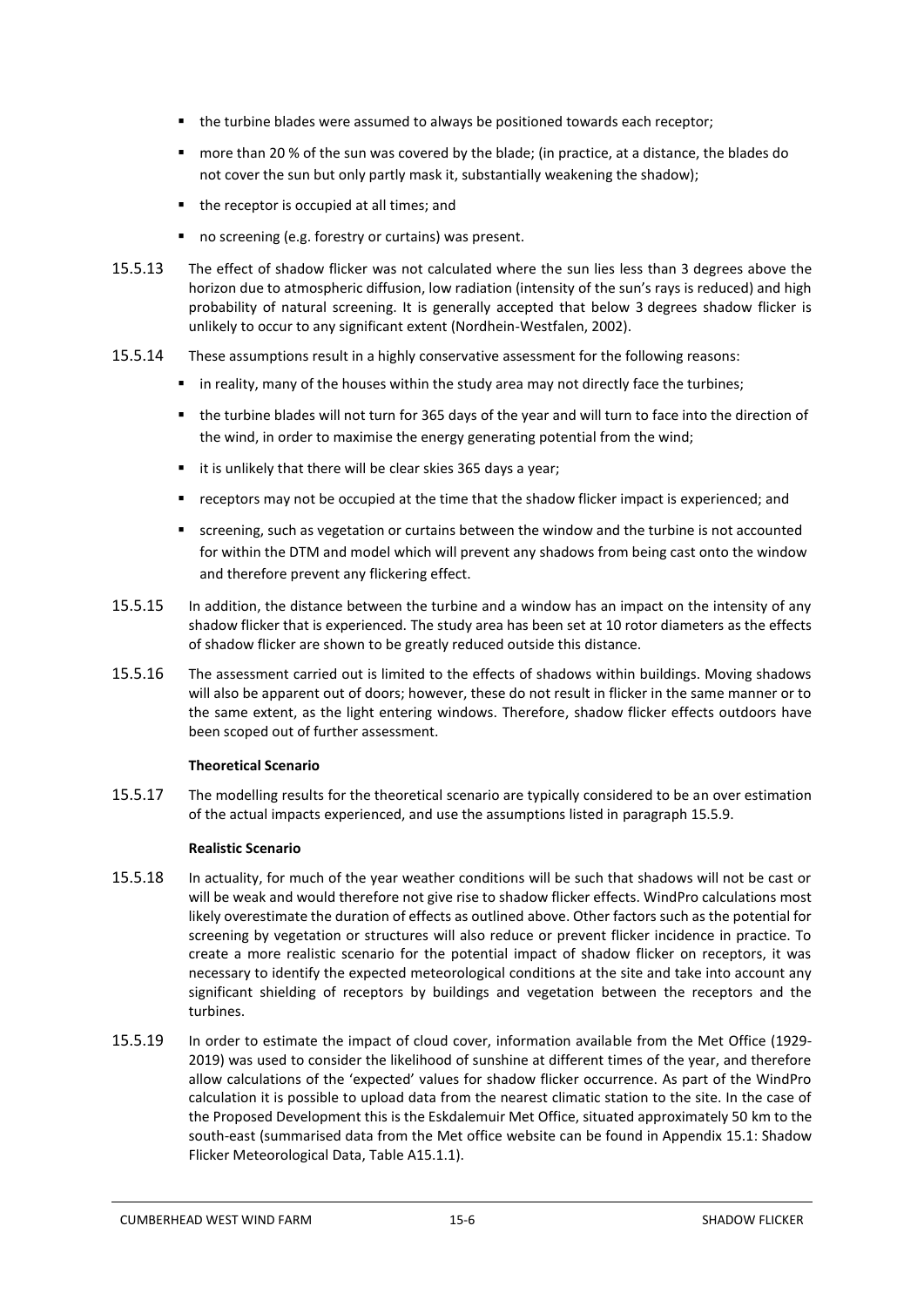- 15.5.20 Given the largely dynamic status of woodland over the lifetime of the Proposed Development and between seasons, no vegetative screening was incorporated into the model.
- 15.5.21 The realistic scenario represents a long-term average as it is based on long-term historic metrological data. The variation between individual years can be significant and may lead to future observations differing from the predicted results.
- 15.5.22 A single 16 degree sector was calculated for 7,446 hours of wind (assumes the Proposed Development is operational for 85% of the year) based on meteorological mast data from the nearby Douglas West Wind Farm site (refer to Appendix 15.1: Shadow Flicker Meteorological Data, Table A15.1.2). The WindPro model also employs a slightly simplistic assumption that sunshine probability and turbine operational probability are independent parameters. The model is therefore expected to yield conservative results; as bright and sunny weather conditions and low wind speeds generally tend to show some degree of correlation.

### *Limitations to Assessment*

- 15.5.23 All assumptions made by the WindPro 3.2 model are outlined within Section 15.5 of this chapter.
- 15.5.24 Given the absence of UK guidance on shadow flicker, the assessment has adopted the generally accepted industry practised limit of 30 hours per year or 30 minutes per day (worst case scenario) for permanent dwellings within 10 rotor diameters of the proposed turbines.
- 15.5.25 The realistic scenario results represent a long-term average as they are based on long-term historic metrological data (91 years, from 1929 to 2020). The variation between individual years can be significant and may lead to future observations differing from the predicted results.

### <span id="page-8-0"></span>15.6 Baseline Conditions

- 15.6.1 Ten receptors have been identified within the study area with the potential to experience shadow flicker (refer to Figure 15.1 and Table 15.2) and are located from the north-west to the east of the proposed turbine locations.
- 15.6.2 The receptors are largely farm dwellings with screening from the existing forestry. However, as noted in the assumptions in Section 15.5 above, due to the largely dynamic status of the woodland over the lifetime of the Proposed Development, for the purposes of the assessment it is assumed that no local screening is present. It is also assumed that all properties face onto the Proposed Development.
- 15.6.3 Within this assessment the sensitivity of receptors is assumed to be high in all cases.

### <span id="page-8-1"></span>15.7 Potential Effects

#### *Construction*

- 15.7.1 No shadow flicker will occur during construction of the Proposed Development.
- 15.7.2 Given that any occurrence of shadow flicker during the short commissioning period would replicate itself during operation of the Proposed Development, albeit more frequently, it is considered appropriate to consider the commissioning activities as part of the operational stage of the Proposed Development.

### *Operation*

#### **Theoretical Modelling of Shadow Flicker Occurrence**

15.7.3 The modelling results presented below represent the theoretical worst-case scenario discussed in Section 15.5. The results of the modelling are shown in Table 15.3.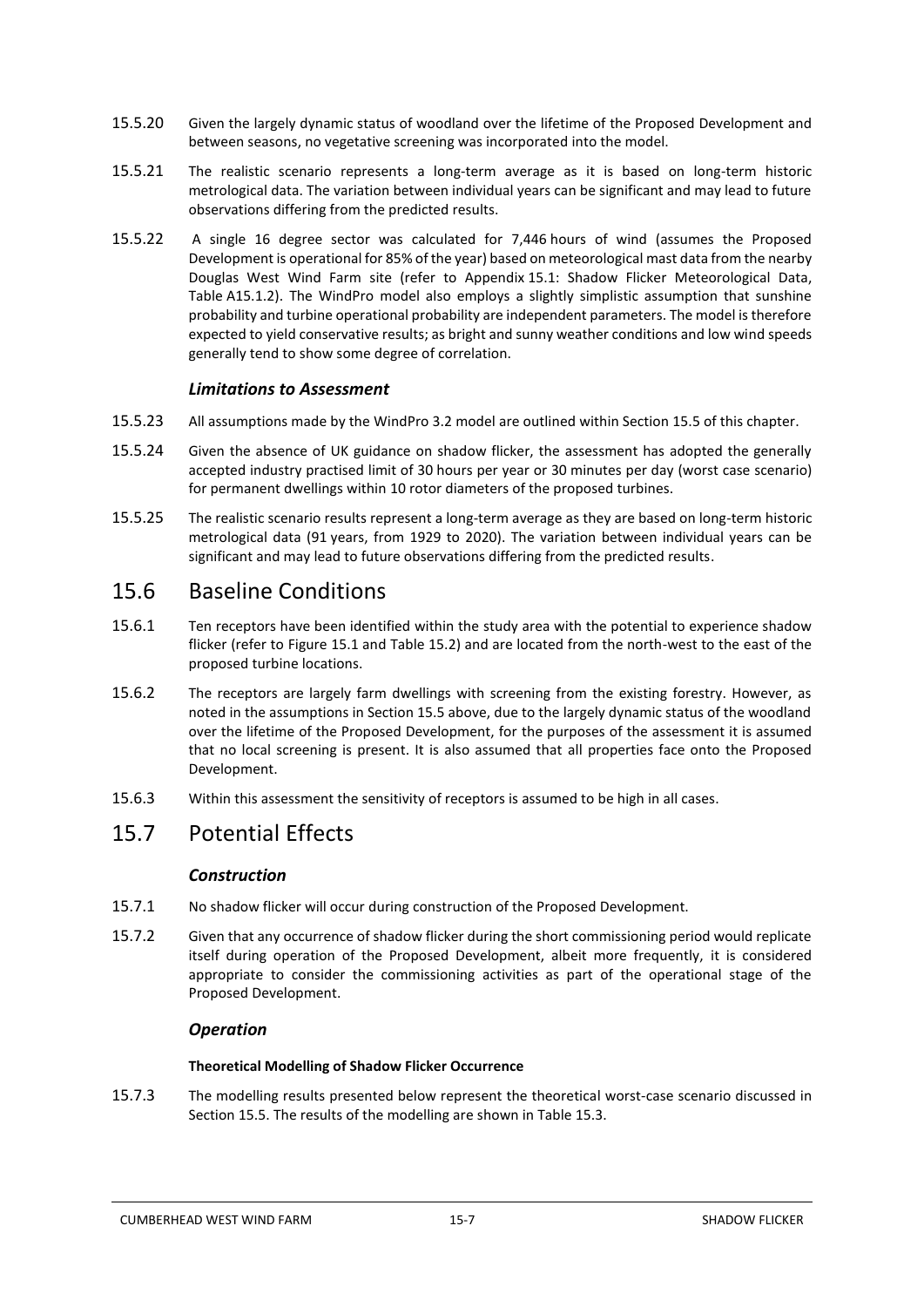| <b>Shadow</b><br><b>Flicker ID</b> | <b>Address</b>                      | <b>Shadow Hours</b><br>per Year | <b>Max Shadow</b><br><b>Hours per Day</b> | <b>Significance</b> |
|------------------------------------|-------------------------------------|---------------------------------|-------------------------------------------|---------------------|
| $\mathbf{1}$                       | Logan Farm*                         | 145:47                          | 1:06                                      | Significant         |
| $\overline{2}$                     | Dunside                             | 19:54                           | 0:22                                      | Not Significant     |
| 3                                  | 1 Dunside<br>Waterworks<br>Cottage  | 23:42                           | 0:26                                      | Not Significant     |
| 4                                  | 2 Dunside<br>Waterworks<br>Cottage  | 23:33                           | 0:26                                      | Not Significant     |
| 5                                  | Cleughead                           | 18:27                           | 0:26                                      | Not Significant     |
| 6                                  | <b>Waterside View</b><br>Birkenhead | 20:24                           | 0:24                                      | Not Significant     |
| $\overline{7}$                     | <b>Birkenhead Farm</b>              | 18:37                           | 0:23                                      | Not Significant     |
| 8                                  | Todlaw                              | 14:47                           | 0:23                                      | Not Significant     |
| 9                                  | Broomknowe*                         | 49:59                           | 0:28                                      | <b>Significant</b>  |
| 10                                 | North<br>Cumberhead*                | 87:27                           | 0:50                                      | Significant         |

#### **Table 15.3 – Worst-Case Scenario Shadow Flicker Occurrence at each Receptor**

*\*Properties with financial involvement in Proposed Development*

- 15.7.4 Graphs A15.2.1 to A15.2.10 within Appendix 15.2: Shadow Flicker Graphs summarise the occurrence of shadow flicker at the receptors and illustrate the times of year and times of day when shadow flicker could theoretically occur. In reality, the duration of shadow flicker at each location is likely to be considerably less than that indicated above for the reasons outlined in Sections 15.5 and 15.6.
- 15.7.5 The theoretical duration of shadow flicker calculated is indicated to be **significant** at receptors 1, 9 and 10. These are the three properties financially involved with the Proposed Development.
- 15.7.6 The duration of shadow flicker at the remaining seven receptors (2-8) is indicated to not be significant and these receptors are likely to experience shadow flicker less than 30 hours per year or less than 30 mins per day.

#### **Realistic Modelling of Shadow Flicker Occurrence**

15.7.7 The modelling results presented in Table 15.4 represent the realistic scenario discussed in paragraph 15.5.15. The inclusion of indicative wind data and average sunshine hours into the shadow flicker calculations has greatly reduced the potential of shadow flicker occurrence at all of the receptors (refer to Figure 15.2).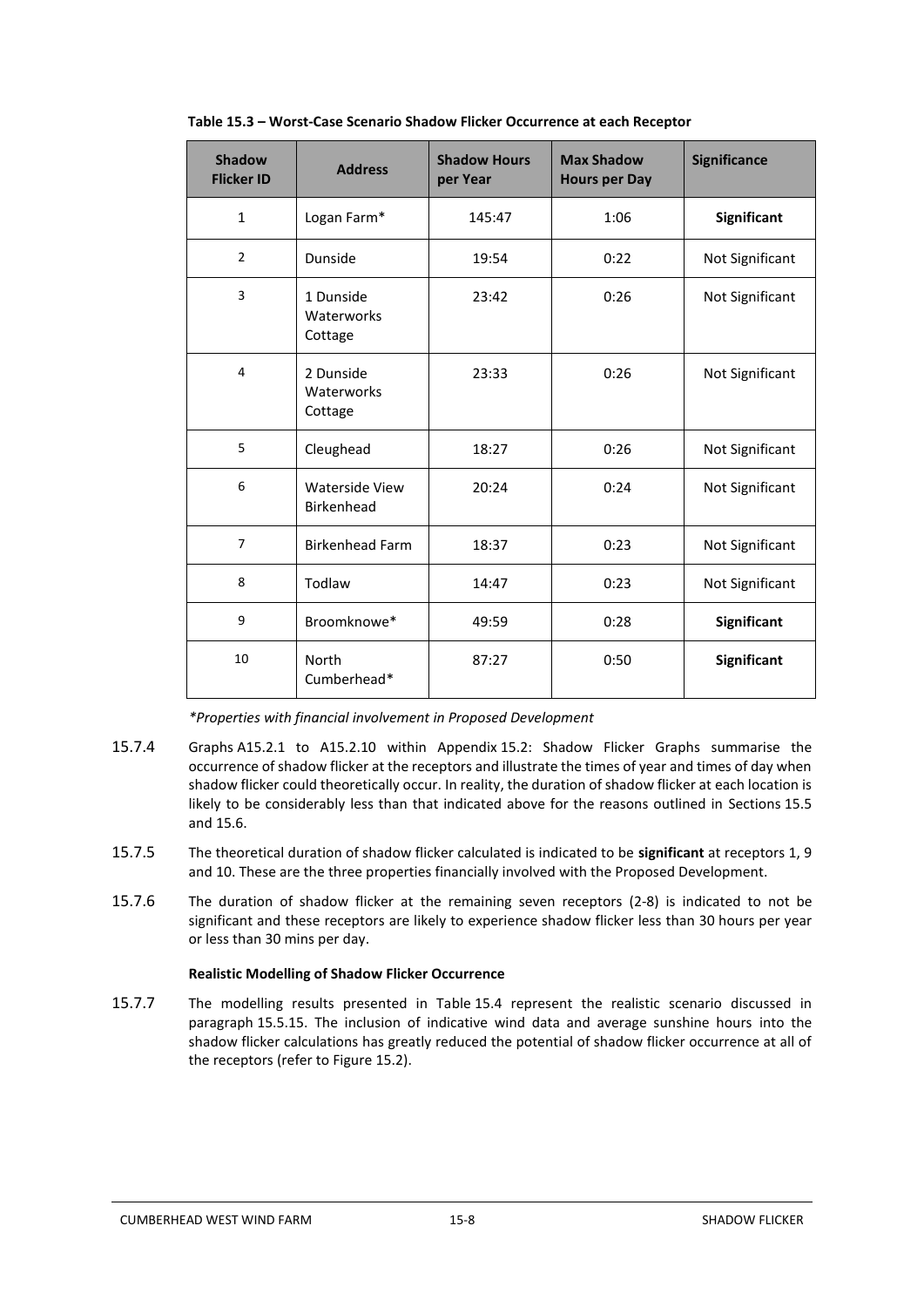| <b>Shadow</b><br><b>Flicker ID</b> | <b>Address</b>                             | <b>Shadow Hours</b><br>per Year | <b>Shadow Hours</b><br>per Day | <b>Significance</b> |
|------------------------------------|--------------------------------------------|---------------------------------|--------------------------------|---------------------|
| $\mathbf{1}$                       | Logan Farm*                                | 16:01                           | 00:07                          | Significant         |
| $\overline{2}$                     | Dunside                                    | 1:44                            | 00:02                          | Not Significant     |
| 3                                  | 1 Dunside<br>Waterworks<br>Cottage         | 2:04                            | 00:03                          | Not Significant     |
| 4                                  | 2 Dunside<br>Waterworks<br>Cottage         | 2:04                            | 00:03                          | Not Significant     |
| 5                                  | Cleughead                                  | 2:07                            | 00:03                          | Not Significant     |
| 6                                  | <b>Waterside View</b><br><b>Birkenhead</b> | 2:30                            | 00:03                          | Not Significant     |
| $\overline{7}$                     | <b>Birkenhead Farm</b>                     | 2:19                            | 00:03                          | Not Significant     |
| 8                                  | Todlaw                                     | 1:54                            | 00:03                          | Not Significant     |
| 9                                  | Broomknowe*                                | 6:46                            | 00:04                          | Not Significant     |
| 10                                 | North<br>Cumberhead*                       | 11:46                           | 00:07                          | <b>Significant</b>  |

|  |  |  |  |  | Table 15.4 - Realistic Scenario Shadow Flicker Occurrence for each Receptor |  |  |
|--|--|--|--|--|-----------------------------------------------------------------------------|--|--|
|--|--|--|--|--|-----------------------------------------------------------------------------|--|--|

*\*Properties with financial involvement in Proposed Development*

- 15.7.8 The model still does not take into consideration any local screening from vegetation, blinds or curtains, or true window orientation relative to the turbines, which in reality will reduce further the potential time receptors are likely to experience shadow flicker over the course of the year.
- 15.7.9 The realistic duration of shadow flicker calculated is now only indicated to be at **significant** levels at receptors 1 and 10, with a duration greater than 8 hours per year. These receptors are both financially involved with the Proposed Development and there are existing blocks of forestry between the receptors and the turbines which have not been accounted for in the assessment which will reduce the shadow flicker experienced in reality. It is also important to stress the theoretical and conservative nature of the model, and the absence of any consideration of screening in the model as explained in paragraph 15.7.8. For these reasons it is unlikely the number of hours predicted in the 'realistic' scenario would actually occur at the sensitive receptors. In reality the expected total shadow hours will be less than modelled. Notwithstanding these points and the financial involvement of receptors 1 and 10, the Applicant is committed to providing a Shadow Flicker Mitigation Protocol to be engaged should any concerns in relation to shadow flicker effects be raised and shadow flicker subsequently be found to be causing nuisance in certain atmospheric conditions.
- 15.7.10 The realistic duration of shadow flicker calculated is indicated to be at non-significant levels at the remaining eight receptors (2-9), with a duration less than 8 hours per year.

### *Decommissioning*

15.7.11 Given that any occurrence of shadow flicker during the short decommissioning period would replicate itself during operation of the Proposed Development, it is considered appropriate to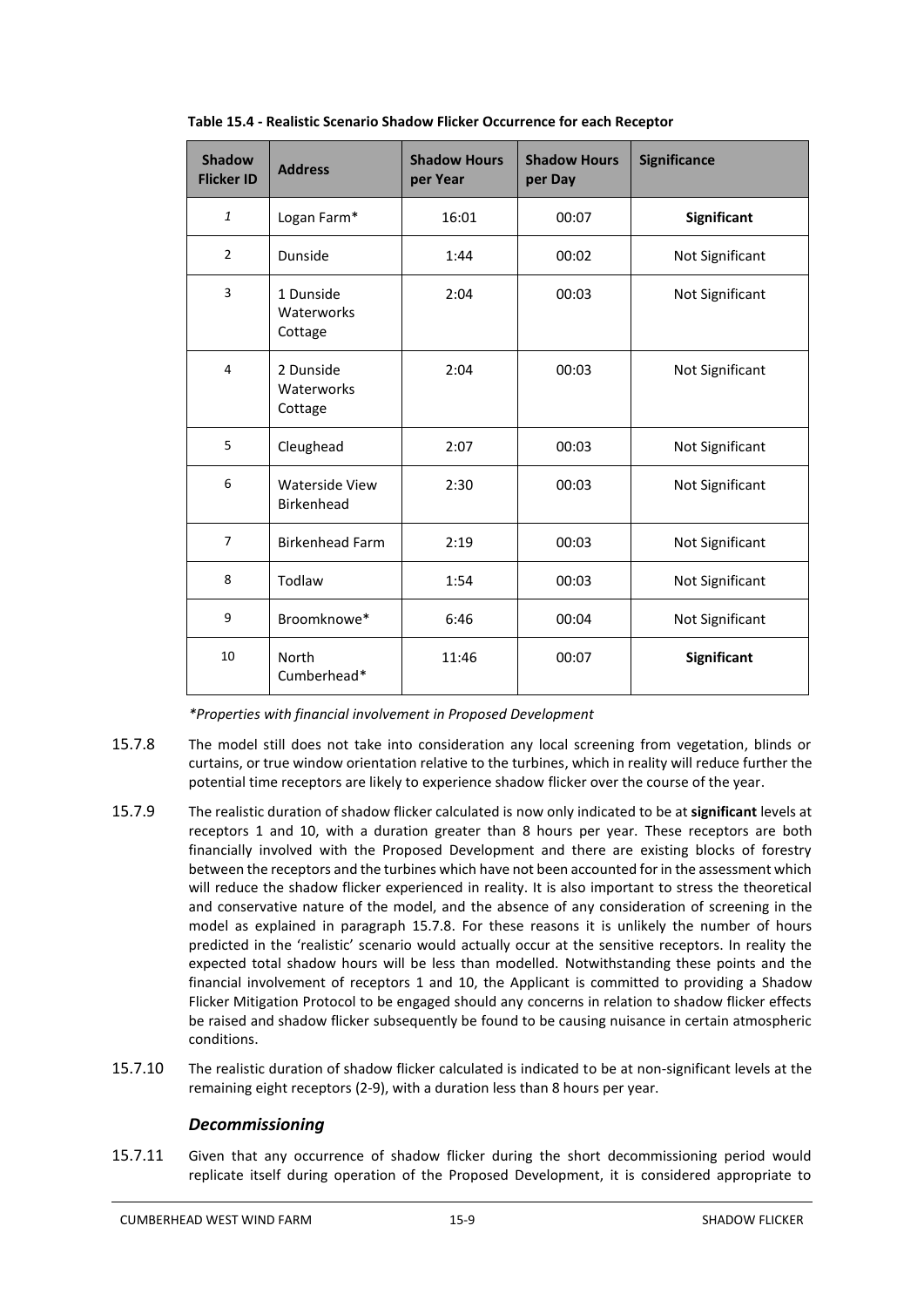consider the decommissioning activities as part of the operational stage of the Proposed Development.

15.7.12 No shadow flicker impact can occur post-decommissioning of the Proposed Development.

## <span id="page-11-0"></span>15.8 Cumulative Assessment

- 15.8.1 In order to assess the potential for cumulative impact from other wind developments in the surrounding area or from turbines within the Proposed Development, any turbines within 3.1 km of the turbine locations were reviewed. Shadow flicker impacts are considered to extend to 10 rotor diameters from turbine locations, therefore a 3.1 km search area for cumulative developments considers any potential for overlap between the Proposed Development study area (1.55 km) and a cumulative development with at least an equivalent rotor diameter.
- 15.8.2 Shadow flicker study areas were calculated for the below developments based on the dimensions and locations detailed within the planning applications. There is one development located within 3.1 km of the proposed turbine locations which has a shadow flicker study area that overlaps with, or is within very close proximity to, ten identified receptors for the Proposed Development. This is shown on Figure 15.3 and is the operational Auchrobert Wind Farm which lies to the north of the Proposed Development.
- 15.8.3 Receptor 2 lies within the area of overlap between the study area of the Proposed Development and Auchrobert Wind Farm. As such, a cumulative shadow flicker assessment was undertaken.
- 15.8.4 Table 15.5 details the expected total realistic hours of shadow flicker per year on this receptor as a result of the two developments being operational.

| Shadow Flicker ID | <b>Address</b> | Shadow Hours per Year |  |  |
|-------------------|----------------|-----------------------|--|--|
|                   | Dunside        | 7:18                  |  |  |

- **Table 15.5 – Cumulative Shadow Hours (Realistic Scenario) at Receptors**
- 15.8.5 The total number of cumulative shadow hours per year is indicated to be at non-significant levels at receptor 2, with a duration less than 8 hours per year (refer to Figure 15.4). This total figure is likely to be conservative for the reasons noted in paragraph 15.7.7 and that this receptor is on the upper limit of the distance from turbines beyond which shadow flicker can be experienced.

### <span id="page-11-1"></span>15.9 Mitigation

### *Construction*

15.9.1 No mitigation measures are required during the construction phase of the Proposed Development.

### *Operation*

- 15.9.2 Although the realistic scenario takes into consideration expected operational time for the turbines and average sunshine hours for the region, the results are likely to still be conservative due to local vegetation, dwelling orientation and internal screening from blinds, curtains or furniture that are not included in the model. Additionally, while shadow flicker may potentially occur at these locations it is possible that flicker will not be 'experienced' at all locations due to the time of day during which it may potentially occur.
- 15.9.3 There are a number of forms of mitigation available to developers to mitigate the effects of shadow flicker further, with one of the most effective means being selective automatic turbine shutdown during certain times of year and during certain weather conditions. This level of mitigation is, however, not always required.
- 15.9.4 In order to minimise the potential shadow flicker effects and to mitigate potential exceedances of acceptable limits at any property, the Applicant proposes that prior to the erection of the first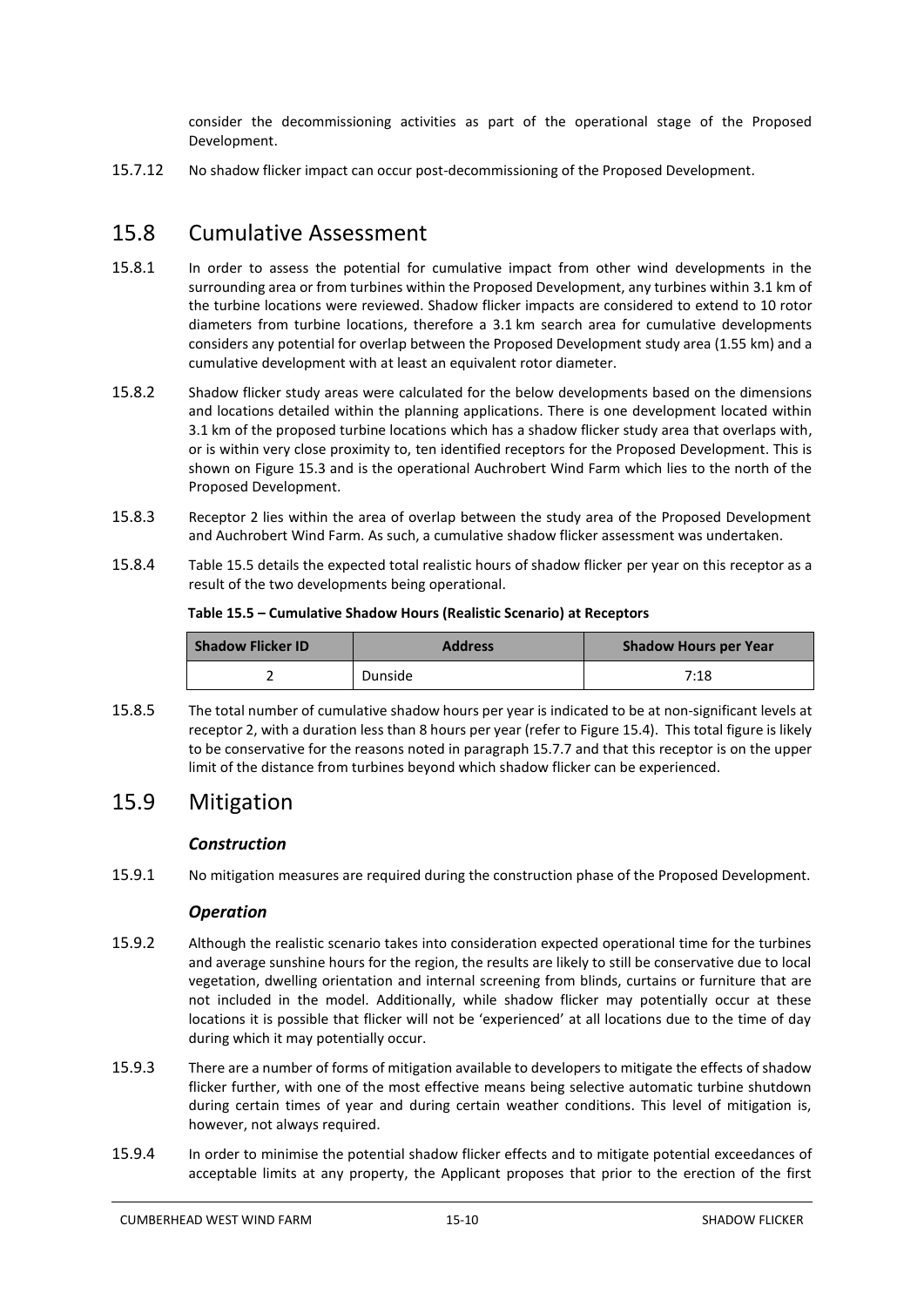turbine a written scheme (known as the 'Wind Farm Shadow Flicker Protocol') shall be submitted to and approved in writing by SLC. The protocol would be engaged if a founded shadow flicker complaint is received and investigations indicate that significant effects may occur in certain atmospheric conditions.

15.9.5 This would set out mitigation measures to alleviate shadow flicker attributable to the Proposed Development, for example shut down periods of certain turbine(s) during meteorological conditions when shadow flicker is predicted, as well as a protocol for addressing a complaint received from a receptor within the study area. Operation of the turbines would be required to take place in accordance with the approved Shadow Flicker Protocol and any mitigation measures that have been agreed through the protocol would require to be implemented as appropriate. This matter could be secured by way of an appropriately worded condition of consent.

### *Decommissioning*

15.9.6 No mitigation measures are required during the decommissioning phase of the Proposed Development.

### <span id="page-12-0"></span>15.10 Residual Effects

15.10.1 On the basis that any potential shadow flicker effects can be mitigated through matters secured through the agreement of the Wind Farm Shadow Flicker Protocol, the residual effects predicted during the operational, construction or decommissioning phases of the Proposed Development are **not significant**.

### <span id="page-12-1"></span>15.11 Summary

- 15.11.1 This assessment considers whether the effect known as 'shadow flicker' is likely to be caused by the Proposed Development and assesses the potential for impact on sensitive receptors. Shadow flicker is the effect of the sun passing behind the moving rotors of the turbines casting a flickering shadow through the windows and doors of neighbouring properties. This occurs in certain combinations of geographical position, time of day, time of year and specific weather conditions.
- 15.11.2 The study area within which properties could potentially be affected by shadow flicker covers a distance of 10 rotor diameters from each turbine and lies 130 degrees either side of north (relative to each turbine). In the case of the Proposed Development, this area extends to 1.55 km from each turbine.
- 15.11.3 No shadow flicker impact can occur during the construction or the decommissioning of the turbines.
- 15.11.4 A shadow flicker assessment of the operational phase of the Proposed Development was undertaken at the ten identified receptors within the study area with potential to experience flicker effects. Realistic scenario calculations have shown that receptors 1 and 10 have the potential to experience shadow flicker for a duration exceeding the significance criteria of 8 hours per year. Therefore, the effect of shadow flicker is reported as significant at these receptors. Both receptors are financially involved with the Proposed Development.
- 15.11.5 Cumulative assessment identified that receptor 2 is within the cumulative study area with the Auchrobert Wind Farm development. The assessment indicated that the potential shadow flicker experienced at receptor 2 would be less than 8 hours per year and therefore **not significant**.
- 15.11.6 It is important, however, to note that these results do not take into account existing screening features (structures and vegetation), dwelling orientation and local mitigation measures such as blinds or curtains which will reduce potential effects further. Receptors may also be in rooms that are not generally used at the affected times, therefore, the amount of time when shadow flicker is actually 'experienced' will likely be significantly less than what has been predicted.
- 15.11.7 Proposed mitigation measures in this case relate to the imposition of a Wind Farm Shadow Flicker Protocol to be agreed with SLC which could include a programme of selective automatic shutdown of certain turbine(s) under certain conditions if any founded shadow flicker complaints from residents are received, and all other mitigation options have been fully explored.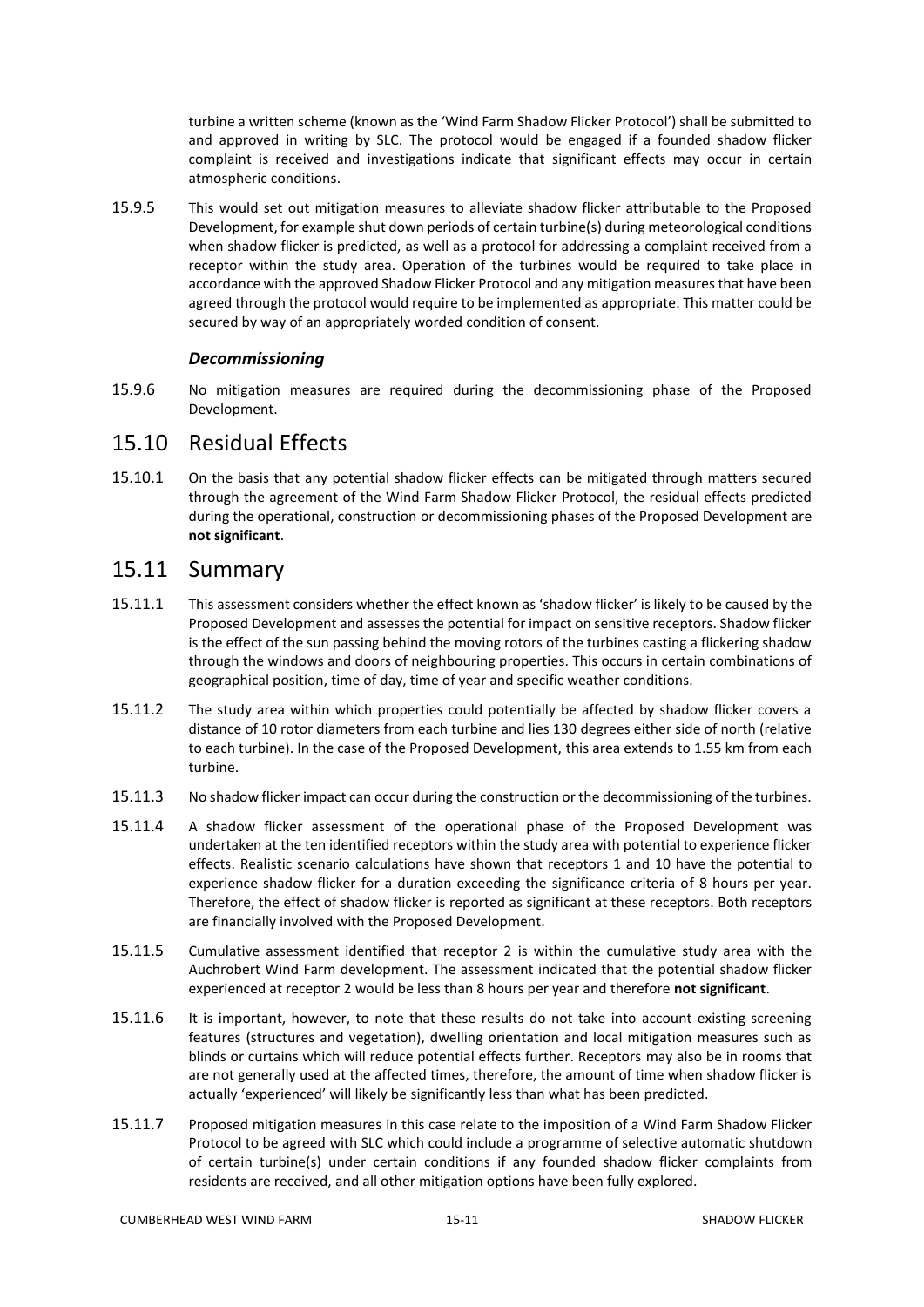- 15.11.8 The residual effect of shadow flicker is, therefore, expected to be **not significant** for all receptors during the operational phase of the Proposed Development.
- 15.11.9 Table 15.6 below provides a summary of effects with regards to the shadow flicker effects resulting from the Proposed Development.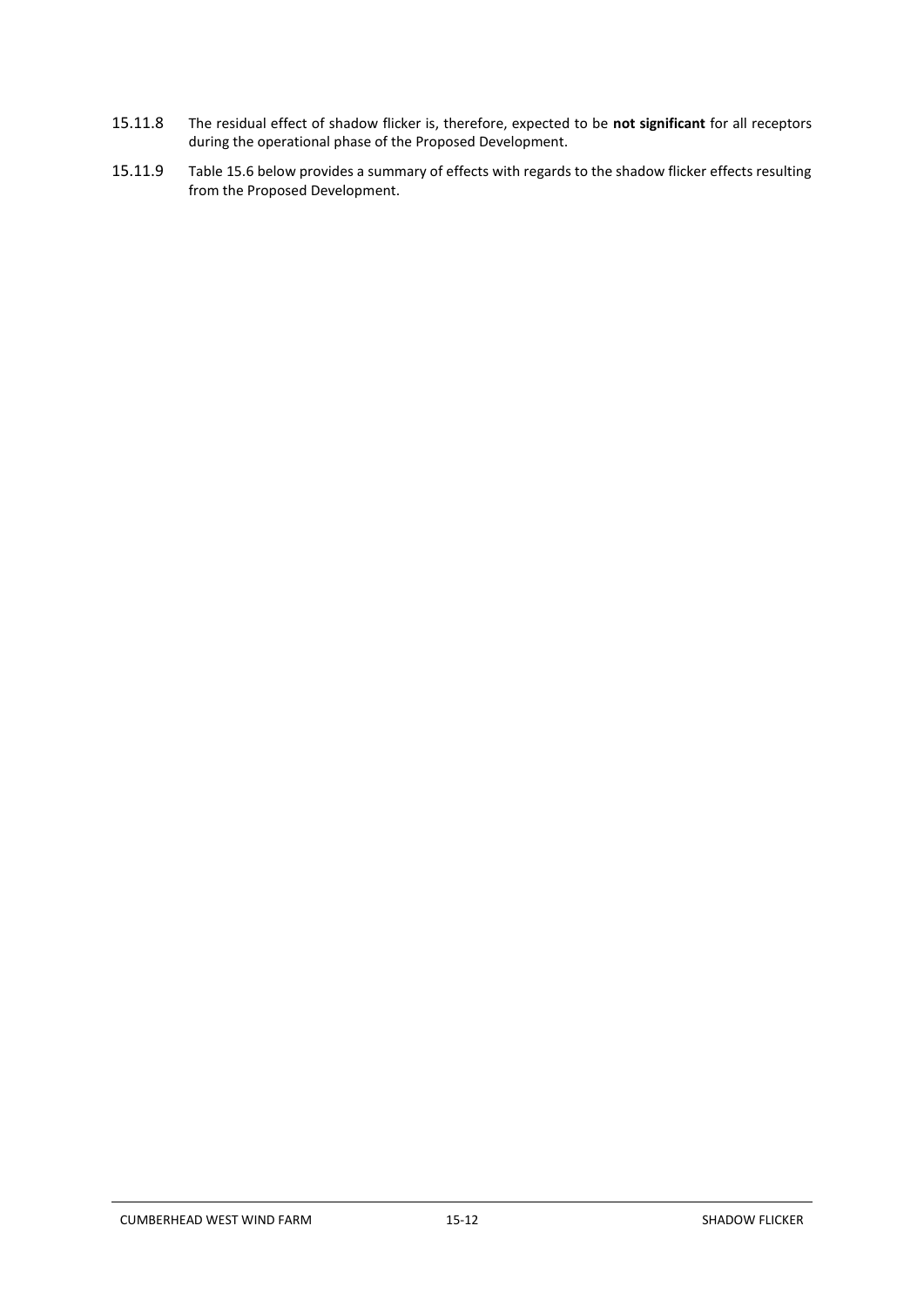#### **Table 15.6 – Summary Table**

| <b>Description of Effect</b>                                                                            | <b>Significance of Potential Effect</b> |                                                                                                                                                            | <b>Mitigation Measure</b>                                                                                                                                  | <b>Significance of Residual Effect</b> |                            |  |
|---------------------------------------------------------------------------------------------------------|-----------------------------------------|------------------------------------------------------------------------------------------------------------------------------------------------------------|------------------------------------------------------------------------------------------------------------------------------------------------------------|----------------------------------------|----------------------------|--|
|                                                                                                         | <b>Significance</b>                     | <b>Beneficial/ Adverse</b>                                                                                                                                 |                                                                                                                                                            | Significance                           | <b>Beneficial/ Adverse</b> |  |
|                                                                                                         |                                         |                                                                                                                                                            |                                                                                                                                                            |                                        |                            |  |
| During Construction & Decommissioning                                                                   |                                         |                                                                                                                                                            |                                                                                                                                                            |                                        |                            |  |
| No shadow flicker effects during construction or decommissioning.                                       |                                         |                                                                                                                                                            |                                                                                                                                                            |                                        |                            |  |
| <b>During Operation</b>                                                                                 |                                         |                                                                                                                                                            |                                                                                                                                                            |                                        |                            |  |
| Shadow flicker nuisance on residential<br>receptors 1 & 10                                              | Significant                             | Adverse                                                                                                                                                    | Implementation of a Wind Farm Shadow Flicker Protocol if<br>founded complaints from residents are received, to be<br>agreed with South Lanarkshire Council | Not<br>Significant                     | N/A                        |  |
| <b>Cumulative Effects</b>                                                                               |                                         |                                                                                                                                                            |                                                                                                                                                            |                                        |                            |  |
| Cumulative shadow flicker nuisance on<br>Negligible<br>Adverse<br>receptor 2 from Auchrobert wind farm. |                                         | Implementation of a Wind Farm Shadow Flicker Protocol if<br>founded complaints from residents are received, to be<br>agreed with South Lanarkshire Council | Not<br>Significant                                                                                                                                         | N/A                                    |                            |  |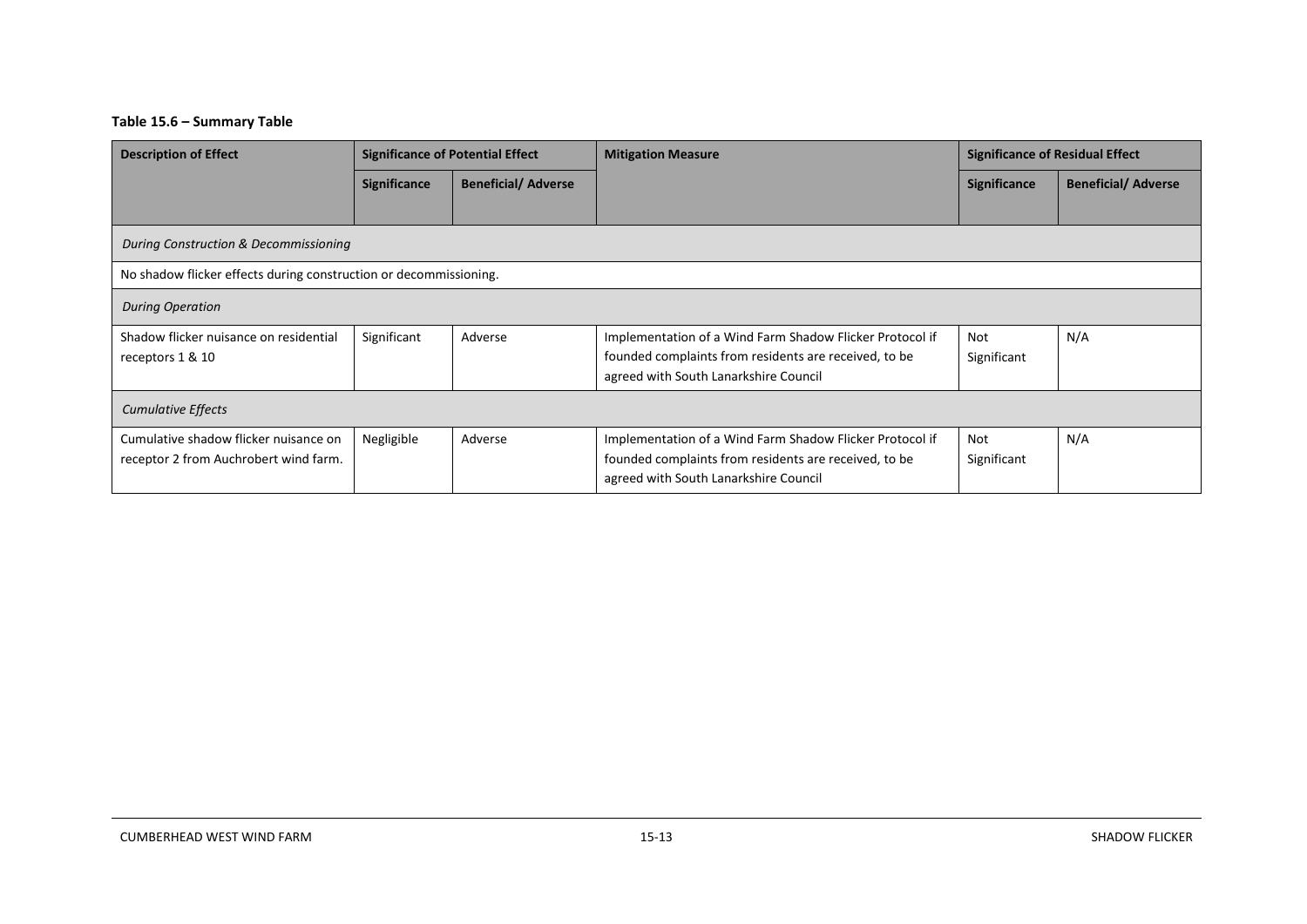## <span id="page-15-0"></span>15.12 References

DECC- Department of Energy and Climate Change (16 Mar 2011). Update of UK Shadow Flicker Evidence Base. Prepared by Parsons Brinckerhoff.

Harding G, Harding P & Wilkins A (2008). Wind turbines, Flicker and photosensitive epilepsy: Characterising the flashing that may precipitate seizures and optimising guidelines to prevent them. Epilepsia. Vol. 19 (6): 1095-1098.

Met Office (1929-2020). UK Historic Station Data – Eskdalemuir. Available at: https://www.metoffice.gov.uk/research/climate/maps-and-data/historic-station-data

Nordrhein-Westfalen (2002). Notes on the identification and Evaluation of the Optical Emissions of Wind Turbines. States Committee for Pollution Control. Germany

NSE- The National Society for Epilepsy (2011). Available at: [http://www.epilepsysociety.org.uk/AboutEpilepsy/Whatisepilepsy/Triggers/Photosensitiveepileps](http://www.epilepsysociety.org.uk/AboutEpilepsy/Whatisepilepsy/Triggers/Photosensitiveepilepsy/windturbines) [y/windturbines.](http://www.epilepsysociety.org.uk/AboutEpilepsy/Whatisepilepsy/Triggers/Photosensitiveepilepsy/windturbines)

Scottish Government (2014). Scottish Planning Policy. Onshore Wind; Paragraph 169.

Scottish Government (updated May 2014). Scottish Government Online Renewables Planning Advice: Onshore Wind Turbines. Available at:

[http://www.scotland.gov.uk/Resource/0042/00427805.pdf.](http://www.scotland.gov.uk/Resource/0042/00427805.pdf) 

South Lanarkshire Council (2015). Supplementary Planning Guidance: Renewable Energy.

South Lanarkshire Council (2015). South Lanarkshire Local Development Plan.

South Lanarkshire Council (2020). South Lanarkshire Proposed Local Development Plan 2.

South Lanarkshire Council (2020). Supporting Planning Guidance: Renewable Energy.

Smedley ARD, Webb AR & Wilkins AJ (2010). Potential of wind turbines to cause epileptic seizures under various meteorological conditions. Epilepsia. Vol. 51(7): 1146-1151.

*Scottish Government (2017). The Electricity Works (Environmental Impact Assessment) (Scotland) Regulations 2017. Available at: http://www.legislation.gov.uk/ssi/2017/101/contents/made*